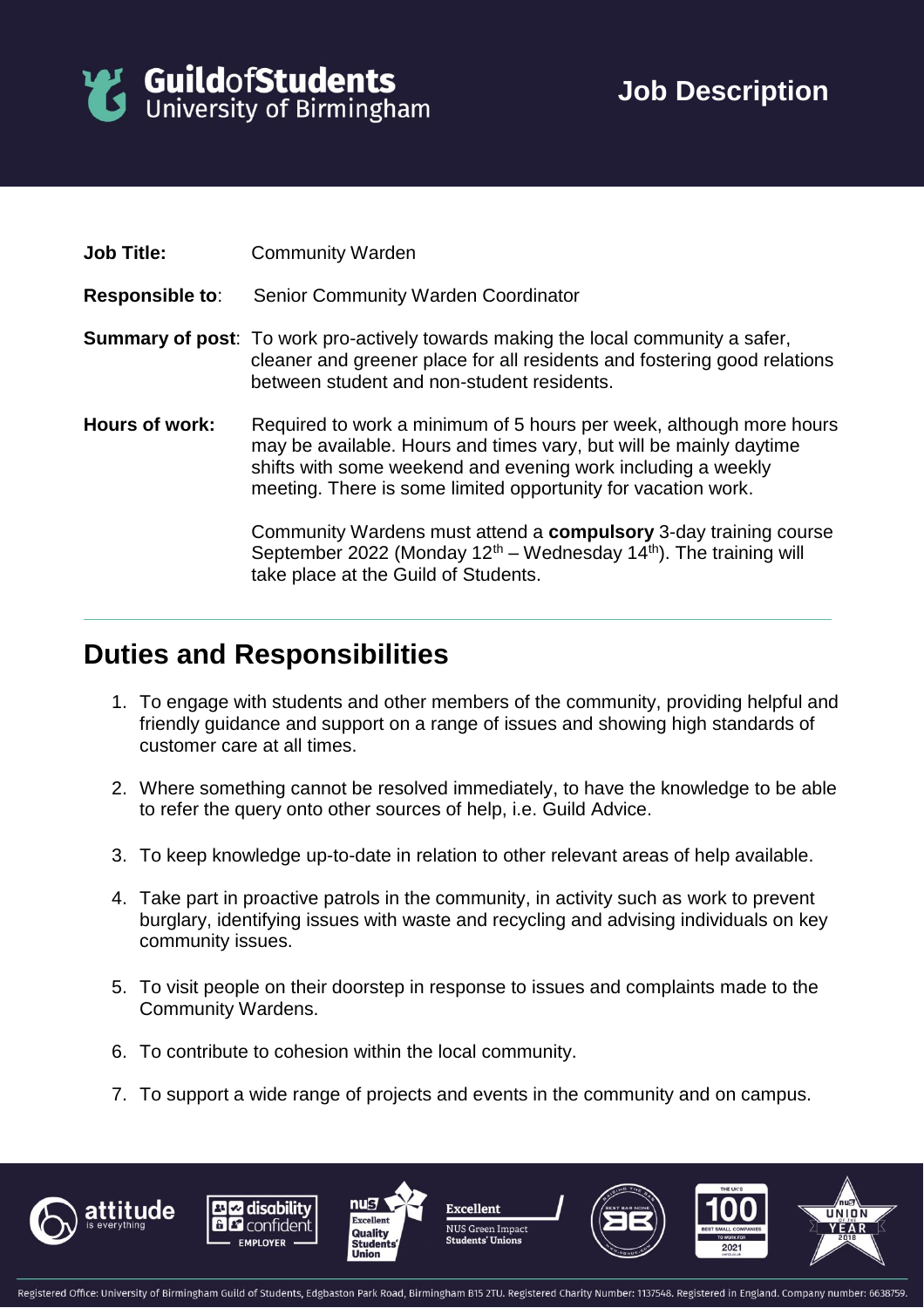

- 8. To raise the profile of the Community Wardens Scheme and to promote it positively to students and the wider community.
- 9. To attend training, weekly team meetings, and 121's.
- 10.To observe Health & Safety guidelines and procedures in relation to your post, and to report any faults, hazards or problems to your line manager.
- 11.To ensure you are familiar with any appropriate emergency procedures and be able to implement these effectively when required.
- 12.To attend work looking clean, smart and wearing uniform, with your name badge clearly visible.
- 13.To carry out any other reasonable duties, in addition to those above, as directed by your Line Manager and as and when required.

## **Person Specification: Community Warden**

The person specification describes the knowledge, experience & abilities that the Guild is looking for in the student staff we employ. To be successful, during the selection process (application form & interview) you should demonstrate:

- **-** Strong customer service focus, with an awareness of your impact on the student and community experience.
- **-** Strong communication skills, including speaking confidently with students and other members of the public.
- **-** Be familiar with issues that affect students within a community setting.
- **-** Good standard of IT skills and willing to learn new skills Including Microsoft Word, Excel, email and the Internet, e.g. social media sites.